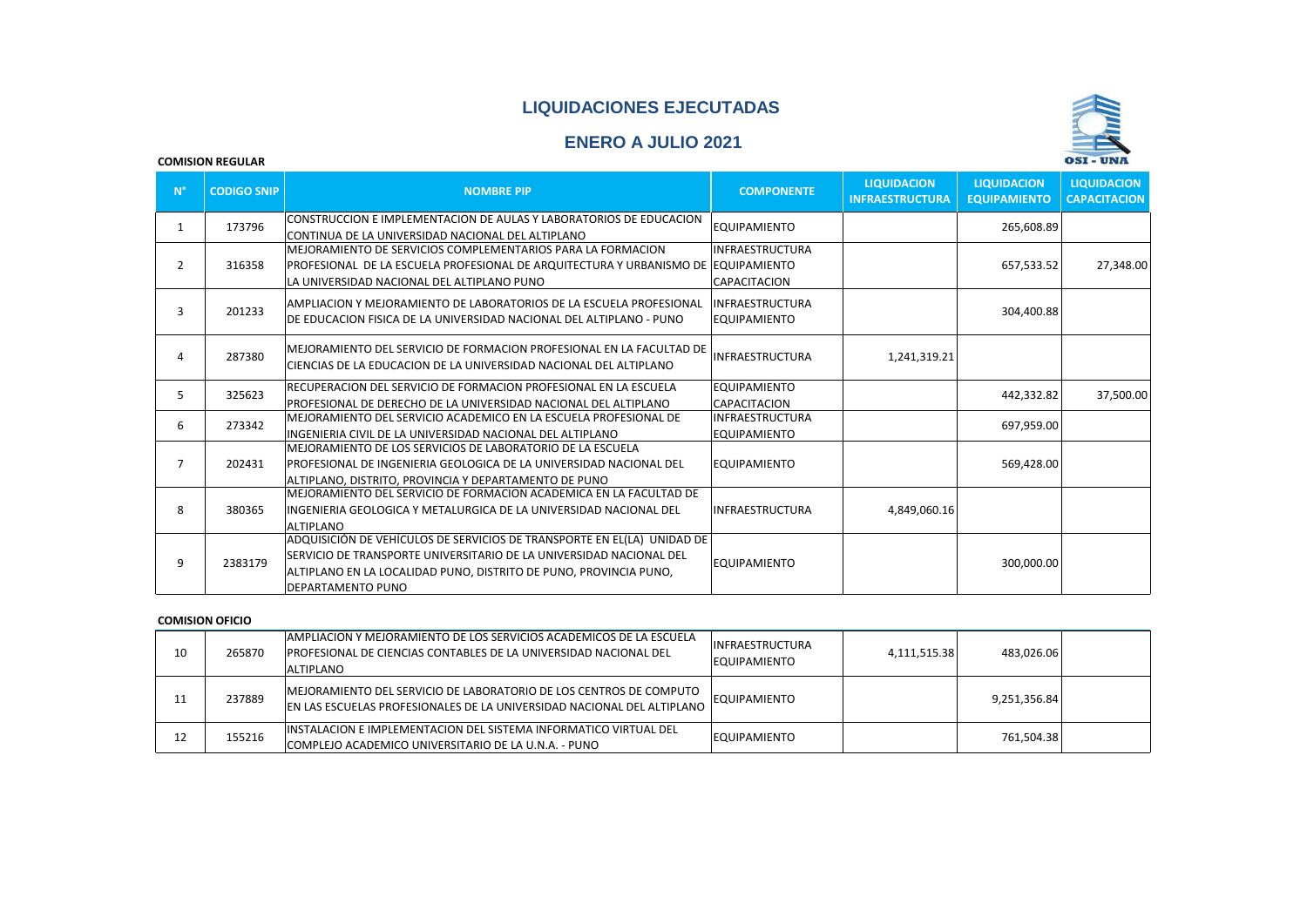## **LIQUIDACIONES EJECUTADAS**

# **ENERO A DICIEMBRE 2020**



#### **COMISION REGULAR**

| $N^{\circ}$ | <b>CODIGO SNIP</b> | <b>NOMBRE PIP</b>                                                                                                                                                                                                | <b>COMPONENTE</b>                      | <b>LIQUIDACION</b><br><b>INFRAESTRUCTURA</b> | <b>LIQUIDACION</b><br><b>EQUIPAMIENTO</b> | <b>LIQUIDACION</b><br><b>CAPACITACION</b> |
|-------------|--------------------|------------------------------------------------------------------------------------------------------------------------------------------------------------------------------------------------------------------|----------------------------------------|----------------------------------------------|-------------------------------------------|-------------------------------------------|
|             | 316358             | IMEJORAMIENTO DE SERVICIOS COMPLEMENTARIOS PARA LA FORMACION<br>PROFESIONAL DE LA ESCUELA PROFESIONAL DE ARQUITECTURA Y URBANISMO DE  EQUIPAMIENTO <br>LA UNIVERSIDAD NACIONAL DEL ALTIPLANO PUNO                | <b>INFRAESTRUCTURA</b><br>CAPACITACION | 3,084,023.06                                 |                                           |                                           |
| 2           | 206514             | MEJORAMIENTO DE LOS SERVICIOS ACADEMICOS EN LA FORMACION BASICA,<br>IINFORMATICA Y VIRTUAL EN LAS ESCUELAS PROFESIONALES DE LA UNIVERSIDAD<br>NACIONAL DEL ALTIPLANO, DISTRITO, PROVINCIA Y DEPARTAMENTO DE PUNO | <b>INFRAESTRUCTURA</b>                 | 24,628,813.96                                |                                           |                                           |
| 3           | 311881             | MEJORAMIENTO DEL SERVICIO TECNOLOGICO-INVESTIGATIVO EN LA ESCUELA<br>PROFESIONAL DE INGENIERIA DE SISTEMAS DE LA UNIVERSIDAD NACIONAL DEL<br>ALTIPLANO, DISTRITO, PROVINCIA Y DEPARTAMENTO DE PUNO               | <b>EQUIPAMIENTO</b><br>CAPACITACION    |                                              | 547,854.04                                | 12,473.46                                 |
| 4           | 227034             | AMPLIACION Y MEJORAMIENTO DE SERVICIOS PARA EVENTOS DE INVESTIGACION<br>CIENTIFICA Y CUTURAL EN LA UNIVERSIDAD NACIONAL DEL ALTIPLANO - PUNO                                                                     | <b>EQUIPAMIENTO</b>                    | 6,643,193.37                                 |                                           |                                           |
| 5           | 359734             | CREACION DEL SERVICIO DE LABORATORIOS DE CIENCIAS BASICAS PARA LA<br>FORMACION PROFESIONAL EN INGENIERIAS EN LA UNIVERSIDAD NACIONAL DEL<br><b>ALTIPLANO</b>                                                     | <b>INFRAESTRUCTURA</b>                 | 6,877,982.77                                 |                                           |                                           |
| 6           | 210669             | MEJORAMIENTO DEL SERVICIO ACADEMICO EN FORMACION E INVESTIGACION<br>BASICA EN LA ESCUELA PROFESIONAL DE EDUCACION INICIAL DE LA UNIVERSIDAD<br>NACIONAL DEL ALTIPLANO                                            | <b>EOUIPAMIENTO</b><br>CAPACITACION    |                                              | 630,244.75                                | 11,465.00                                 |
| 7           | 360072             | CREACION DEL SERVICIO DE LABORATORIOS DE CIENCIAS BASICAS PARA LAS<br>ESCUELAS PROFESIONALES DE CIENCIAS DE LA SALUD HUMANA DE LA<br>UNIVERSIDAD NACIONAL DEL ALTIPLANO                                          | <b>INFRAESTRUCTURA</b>                 | 5,566,460.85                                 |                                           |                                           |
| 8           | 273342             | MEJORAMIENTO DEL SERVICIO ACADEMICO EN LA ESCUELA PROFESIONAL DE<br>IINGENIERIA CIVIL DE LA UNIVERSIDAD NACIONAL DEL ALTIPLANO                                                                                   | INFRAESTRUCTURA<br><b>EQUIPAMIENTO</b> | 3,988,294.47                                 |                                           |                                           |

#### **COMISION OFICIO**

|    | 155263 | AMPLIACION DE SERVICIOS COMPLEMENTARIOS DE LA ESCUELA PROFESIONAL DE<br>CONTABILIDAD DE LA U.N.A. - PUNO                                                                                       | INFRAESTRUCTURA     | 395,589.00 |            |  |
|----|--------|------------------------------------------------------------------------------------------------------------------------------------------------------------------------------------------------|---------------------|------------|------------|--|
| 10 | 205598 | IMEJORAMIENTO DEL SERVICIO DE LOS LABORATORIOS EN LA ESCUELA<br><u>IPROFESIONAL DE INGENIERIA AGROINDUSTRIAL DE LA UNIVERSIDAD NACIONAL</u><br><b>DEL ALTIPLANO</b>                            | <b>EQUIPAMIENTO</b> |            | 762.459.00 |  |
| 11 | 215545 | MEJORAMIENTO Y AMPLIACION DE LOS SERVICIOS ACADEMICOS EN LA FACULTAD  <br>DE CIENCIAS BIOLOGICAS DE LA UNIVERSIDAD NACIONAL DEL ALTIPLANO, EN EL<br>DISTRITO, PROVINCIA Y DEPARTAMENTO DE PUNO | <b>EQUIPAMIENTO</b> |            | 992,707.00 |  |
| 12 | 3031   | CONSTRUCCION DE LABORATORIOS DE LA FACULTAD DE INGENIERIA GEOLOGICA Y<br>METALURGICA EN LA CIUDAD UNIVERSITARIA                                                                                | EQUIPAMIENTO        |            | 844,303.00 |  |